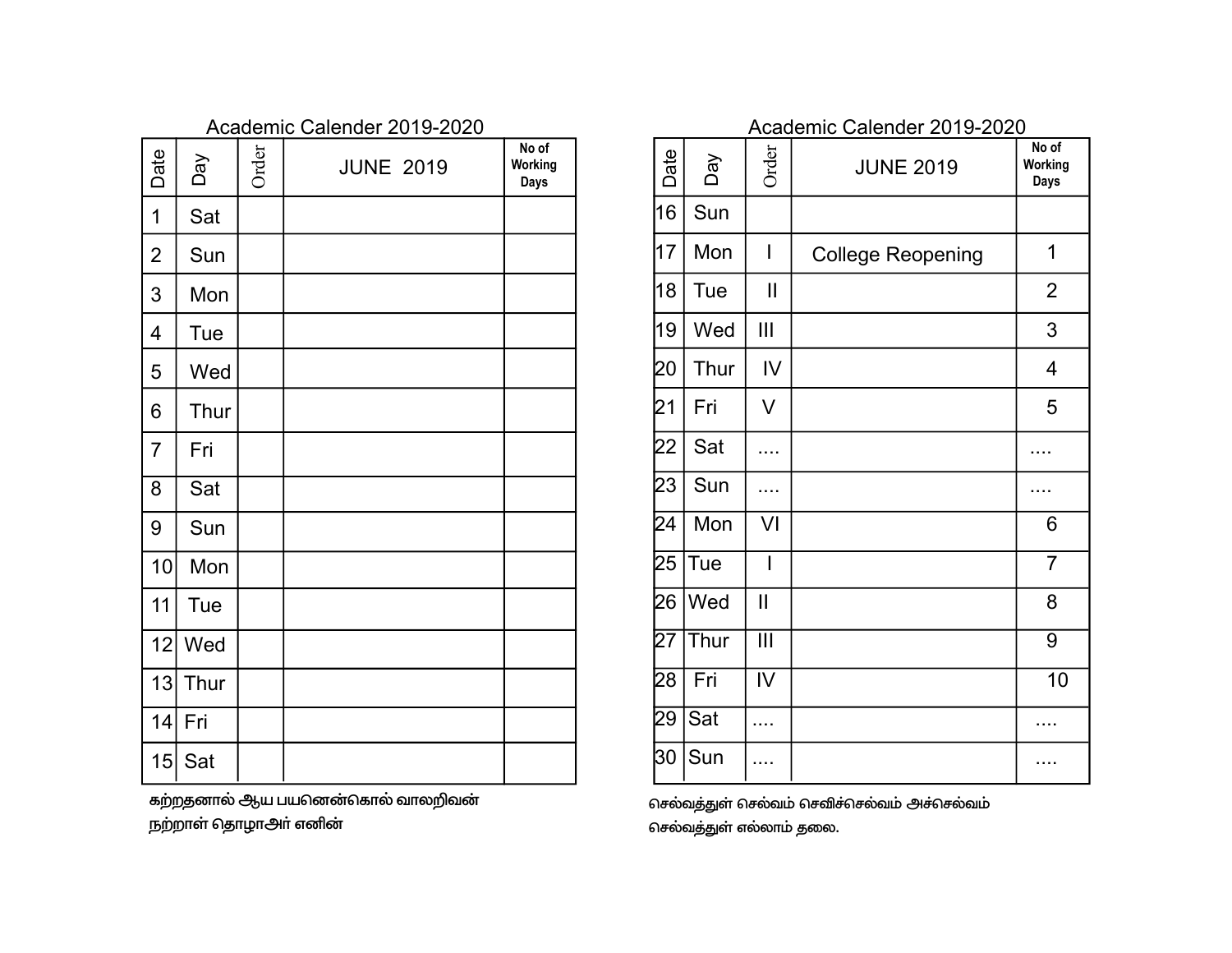| Date           | Day  | Order         | <b>JULY 2019</b>         | No of<br>Working<br>Days | Date | Day  | Order          |  |
|----------------|------|---------------|--------------------------|--------------------------|------|------|----------------|--|
| $\mathbf{1}$   | Mon  |               | Donor's Day              |                          | 16   | Tue  | III            |  |
| $\overline{2}$ | Tue  | $\vee$        |                          | 11                       | 17   | Wed  | IV             |  |
| 3              | Wed  | VI            |                          | 12                       | 18   | Thur | V              |  |
| 4              | Thur | $\mathsf{I}$  |                          | 13                       | 19   | Fri  | VI             |  |
| 5              | Fri  | $\mathbf{I}$  |                          | 14                       | 20   | Sat  | .              |  |
| 6              | Sat  | .             |                          | .                        | 21   | Sun  | .              |  |
| $\overline{7}$ |      |               |                          |                          | 22   | Mon  | $\overline{1}$ |  |
|                | Sun  |               |                          |                          | 23   | Tue  | $\mathbf{II}$  |  |
| 8              | Mon  | III           |                          | 15                       | 24   | Wed  | $\mathbf{III}$ |  |
| 9              | Tue  | IV            |                          | 16                       | 25   | Thur | IV             |  |
| 10             | Wed  | $\vee$        |                          | 17                       | 26   | Fri  | V              |  |
| 11             | Thur | VI            |                          | 18                       | 27   | Sat  | VI             |  |
| 12             | Fri  | I             |                          | 19                       | 28   | Sun  | $\cdots$       |  |
| 13             | Sat  | .             |                          | .                        | 29   | Mon  | I              |  |
| 14             | Sun  | $\cdots$      | Nellaiappar Car Festival |                          | 30   | Tue  | $\mathbf{I}$   |  |
| 15             | Mon  | $\mathbf{  }$ |                          | 20                       | 31   | Wed  | Ш              |  |
|                |      |               |                          |                          |      |      |                |  |

ஈன்ற பொழுதின் பெரிதுவங்கும் தன்மகனைச் சான்றோன் எனக் கேட்ட தாய்

| Date | Day  | Order         | <b>JULY 2019</b>                  | No of<br>Working<br>Days |
|------|------|---------------|-----------------------------------|--------------------------|
| 16   | Tue  | III           |                                   | 21                       |
| 17   | Wed  | IV            |                                   | 22                       |
| 18   | Thur | V             |                                   | 23                       |
| 19   | Fri  | VI            |                                   | 24                       |
| 20   | Sat  | .             |                                   | .                        |
| 21   | Sun  |               |                                   |                          |
| 22   | Mon  | I             |                                   | 25                       |
| 23   | Tue  | $\mathbf{II}$ |                                   | 26                       |
| 24   | Wed  | Ш             |                                   | 27                       |
| 25   | Thur | IV            | <b>First Internal Test Begins</b> | 28                       |
| 26   | Fri  | V             |                                   | 29                       |
| 27   | Sat  | VI            |                                   | 30                       |
| 28   | Sun  |               |                                   | .                        |
| 29   | Mon  | I             |                                   | 31                       |
| 30   | Tue  | $\mathbf{I}$  |                                   | 32                       |
| 31   | Wed  | Ш             |                                   | 33                       |

மகன் தந்தைக்கு ஆற்றும் உதவி இவன் தந்தை என் நோற்றான் கொல் எனும் சொல்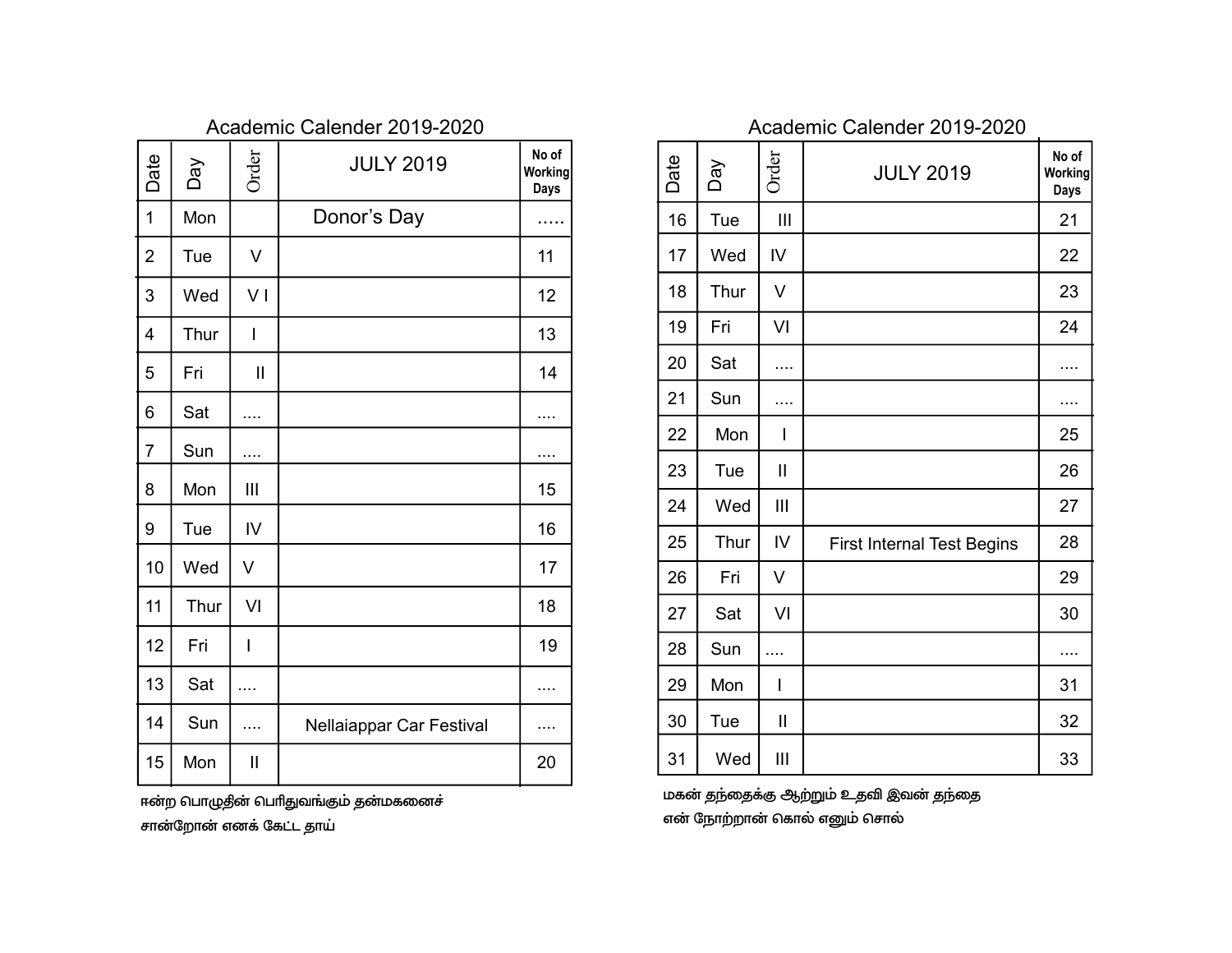| Date           | Day  | Order        | <b>AUG 2019</b>                            | No of<br>Working<br>Days |
|----------------|------|--------------|--------------------------------------------|--------------------------|
| 1              | Thur | IV           |                                            | 34                       |
| 2              | Fri  | V            |                                            | 35                       |
| 3              | Sat  | .            | Aadi Perukku / Aadi Pooram                 |                          |
| 4              | Sun  |              |                                            |                          |
| 5              | Mon  | VI           |                                            | 36                       |
| 6              | Tue  | I            |                                            | 37                       |
| $\overline{7}$ | Wed  | $\mathbf{I}$ |                                            | 38                       |
| 8              | Thur | Ш            |                                            | 39                       |
| 9              | Fri  | IV           | Varalakshmi Viradham - RH                  | 40                       |
| 10             | Sat  | .            |                                            | .                        |
| 11             | Sun  |              |                                            | .                        |
| 12             | Mon  | .            | <b>Bakridh</b>                             | .                        |
| 13             | Tue  | $\cdots$     | Sankaran Kovil Aadi Thapasu                |                          |
| 14             | Wed  | V            |                                            | 41                       |
| 15             | Thur | .            | Independence day /<br>Rig / Yajur Upakarma | .                        |

அன்பிலாா் எல்லாம் தமக்குாியா் அன்புடையாா் என்பும் உரியா் பிறா்க்கு

| Date | VeQ  | Order          | <b>AUG 2019</b>                | No of<br>Working<br><b>Days</b> |
|------|------|----------------|--------------------------------|---------------------------------|
| 16   | Fri  | VI             | Gayathri Jepam-R.H.            | 42                              |
| 17   | Sat  | .              |                                | .                               |
| 18   | Sun  | .              |                                | .                               |
| 19   | Mon  | I              |                                | 43                              |
| 20   | Tue  | Ш              |                                | 44                              |
| 21   | Wed  | Ш              |                                | 45                              |
| 22   | Thur | IV             |                                | 46                              |
| 23   | Fri  | .              | Krishna Jayanti / Gokulashtami | .                               |
| 24   | Sat  | .              |                                | .                               |
| 25   | Sun  | .              |                                | .                               |
| 26   | Mon  | V              | Second Internal Test Begins    | 47                              |
| 27   | Tue  | VI             |                                | 48                              |
| 28   | Wed  | I              |                                | 49                              |
| 29   | Thur | $\mathbf{II}$  |                                | 50                              |
| 30   | Fri  | $\mathbf{III}$ |                                | 51                              |
| 31   | Sat  | $\cdots$       |                                |                                 |

மோப்பக் குழையும் அனிச்சம் முகந்திாிந்து நோக்கக் குழையும் விருந்து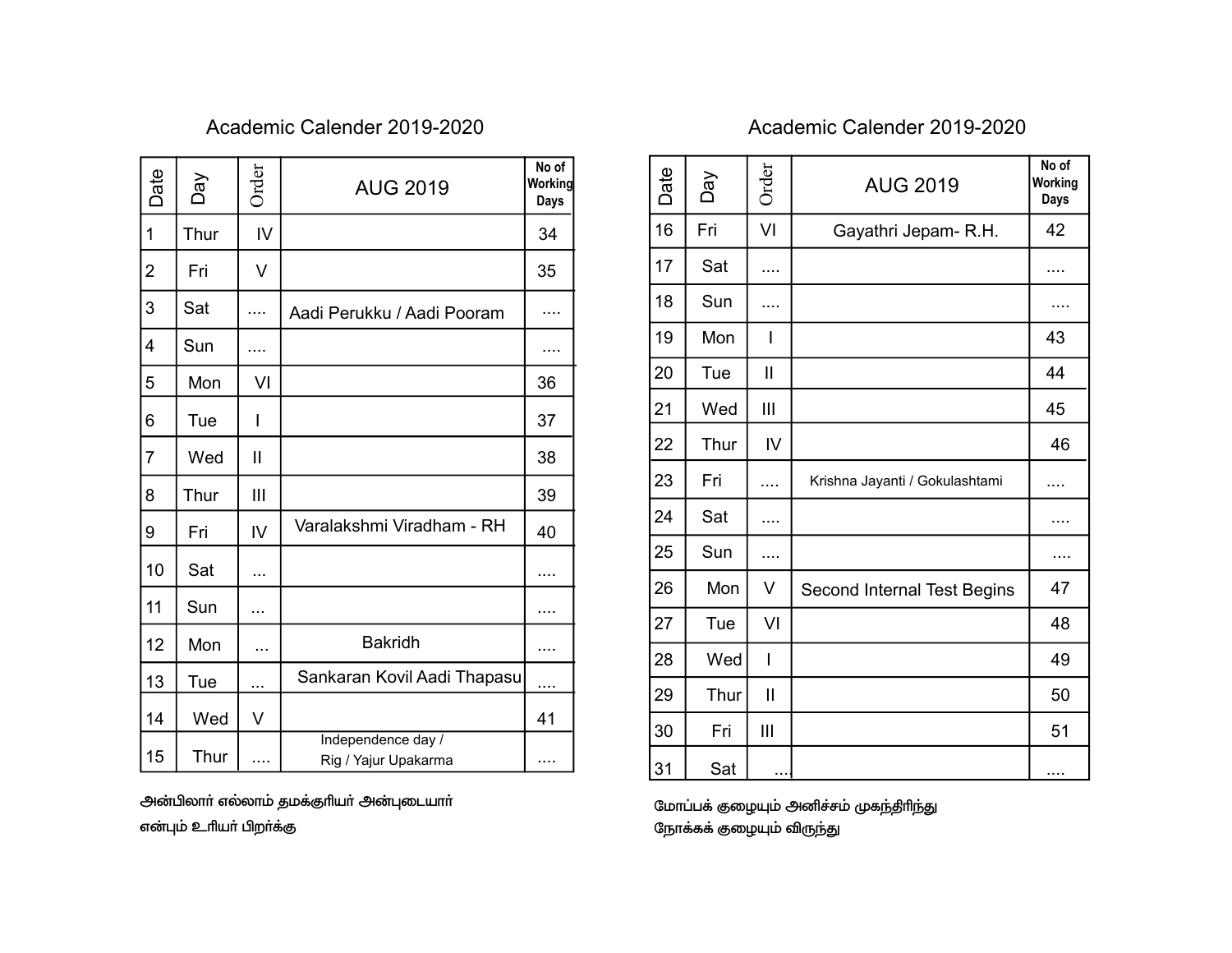| Date           | Day  | Order        | <b>SEP 2019</b>                            | No of<br>Working<br><b>Days</b> |
|----------------|------|--------------|--------------------------------------------|---------------------------------|
| 1              | Sun  | .            |                                            |                                 |
| $\overline{2}$ | Mon  | .            | Vinayagar Chaturthi - Sama upakarma - R.H. |                                 |
| 3              | Tue  | IV           |                                            | 52                              |
| $\overline{4}$ | Wed  | V            |                                            | 53                              |
| 5              | Thur | VI           |                                            | 54                              |
| 6              | Fri  | I            |                                            | 55                              |
| $\overline{7}$ | Sat  | $\mathbf{I}$ |                                            | 56                              |
| 8              | Sun  | .            |                                            | .                               |
| 9              | Mon  | Ш            |                                            | 57                              |
| 10             | Tue  | .            | Moharram                                   |                                 |
| 11             | Wed  | IV           | Onam - R.H                                 | 58                              |
| 12             | Thur | V            |                                            | 59                              |
| 13             | Fri  | VI           |                                            | 60                              |
| 14             | Sat  | .            |                                            | .                               |
| 15             | Sun  |              |                                            | .                               |

காலத்தினாற்செய்த நன்றி சிறிதெனினும் ஞாலத்தின் மாணப் பெரிது.

| Date | Day        | Order        | <b>SEP 2019</b>         | No of<br>Working<br><b>Days</b> |
|------|------------|--------------|-------------------------|---------------------------------|
| 16   | Mon        | I            |                         | 61                              |
| 17   | Tue        | $\mathbf{I}$ |                         | 62                              |
| 18   | Wed        | Ш            |                         | 63                              |
| 19   | Thur       | IV           |                         | 64                              |
| 20   | Fri        | V            |                         | 65                              |
| 21   | Sat        | .            |                         |                                 |
| 22   | Sun        |              |                         |                                 |
| 23   | Mon        | VI           |                         | 66                              |
| 24   | <b>Tue</b> | I            |                         | 67                              |
| 25   | Wed        | $\mathbf{I}$ |                         | 68                              |
| 26   | Thur       | Ш            |                         | 69                              |
| 27   | Fri        | IV           |                         | 70                              |
| 28   | Sat        |              | Mahalaya Amavasai - R.H | .                               |
| 29   | Sun        |              |                         | .                               |
| 30   | Mon        | V            |                         | 71                              |

எந்நன்றி கொன்றாா்க்கும் உய்வுண்டாம் உய்வில்லை செய்ந்நன்றி கொன்ற மகற்கு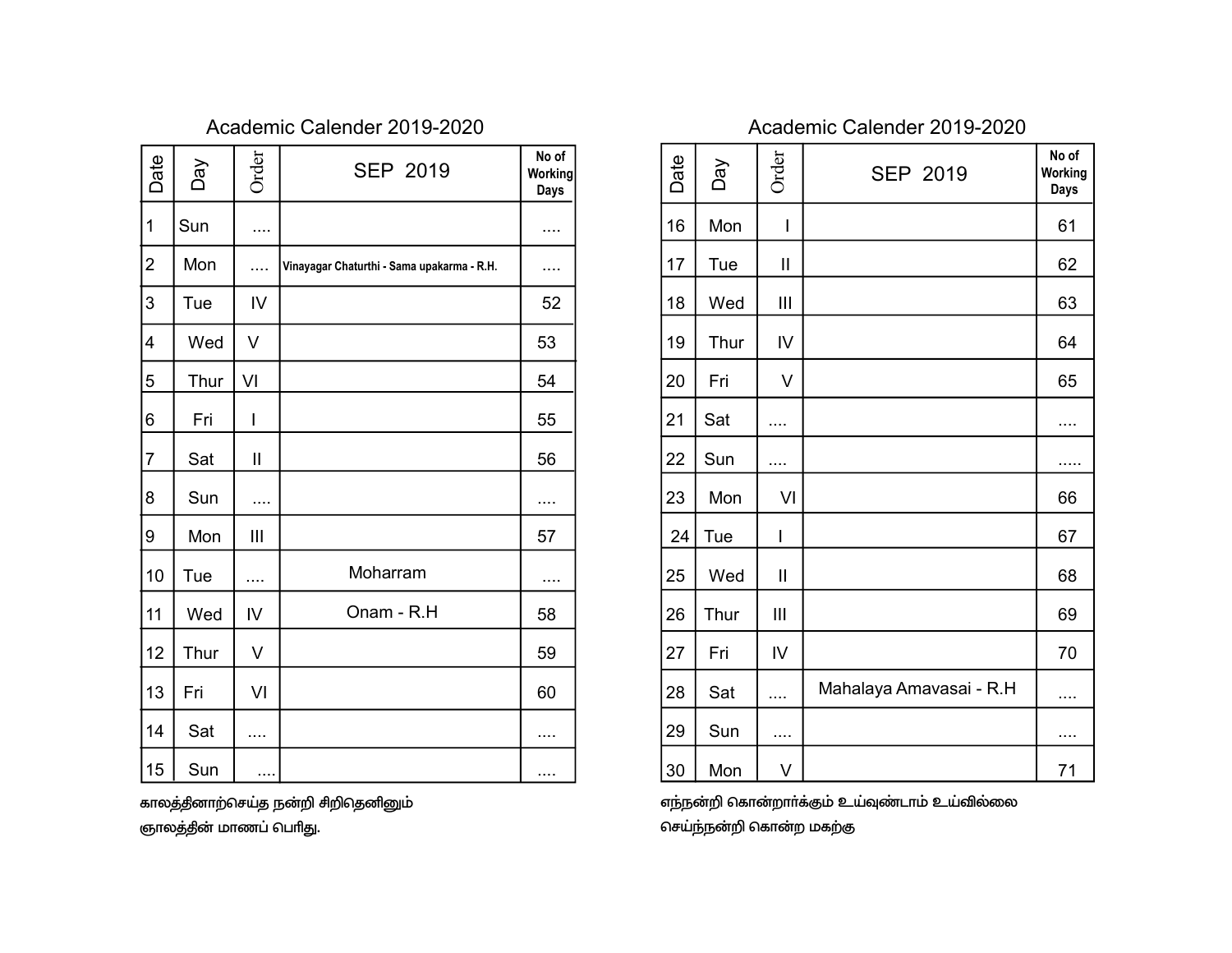| Date           | VeQ        | Order        | <b>OCT 2019</b>                 | No of<br>Working<br>Days |
|----------------|------------|--------------|---------------------------------|--------------------------|
| 1              | <b>Tue</b> | VI           |                                 | 72                       |
| $\overline{2}$ | Wed        |              | Gandhi Jayanti                  |                          |
| 3              | Thur       | I            |                                 | 73                       |
| 4              | Fri        | $\mathbf{I}$ |                                 | 74                       |
| 5              | Sat        |              |                                 |                          |
| 6              | Sun        | .            |                                 | .                        |
| 7              | Mon        |              | Saraswathi Pooja / Ayudha Pooja |                          |
| 8              | Tue        | .            | Vijaya Dasami                   | .                        |
| 9              | Wed        | III          | Third Internal Test Begins      | 75                       |
| 10             | Thur       | IV           |                                 | 76                       |
| 11             | Fri        | V            |                                 | 77                       |
| 12             | Sat        | $\cdots$     |                                 |                          |
| 13             | Sun        | .            |                                 |                          |
| 14             | Mon        | VI           |                                 | 78                       |
| 15             | Tue        | I            |                                 | 79                       |

அடக்கம் அமரருள் உய்க்கும் அடங்காமை ஆரிருள் உய்த்து விடும்.

| Date | Day         | Order        | <b>OCT 2019</b>                 | No of<br>Working<br>Days |
|------|-------------|--------------|---------------------------------|--------------------------|
| 16   | Wed         | $\mathbf{I}$ |                                 | 80                       |
| 17   | Thur        | Ш            |                                 | 81                       |
| 18   | Fri         | IV           |                                 | 82                       |
| 19   | Sat         | V            |                                 | 83                       |
| 20   | Sun         |              |                                 |                          |
| 21   | Mon         | VI           |                                 | 84                       |
| 22   | Tue         | I            |                                 | 85                       |
| 23   | Wed         | $\mathsf{I}$ |                                 | 86                       |
| 24   | Thur        | Ш            |                                 | 87                       |
| 25   | Fri         | IV           |                                 | 88                       |
| 26   | Sat         | .            | Deepavali Nonbu - R.H.          | .                        |
| 27   | Sun         | .            | Deepavali                       | .                        |
| 28   | Mon         | V            |                                 | 89                       |
| 29   | Tue         | VI           | Last working day - Odd Semester | 90                       |
| 30   | Wed         | $\cdots$     |                                 | $\cdots$                 |
| 31   | <u>Thur</u> |              |                                 | .                        |

தீயினாற் சுட்டபுண் உள்ளாறும் ஆறாதே நாவினாற் சுட்ட வடு.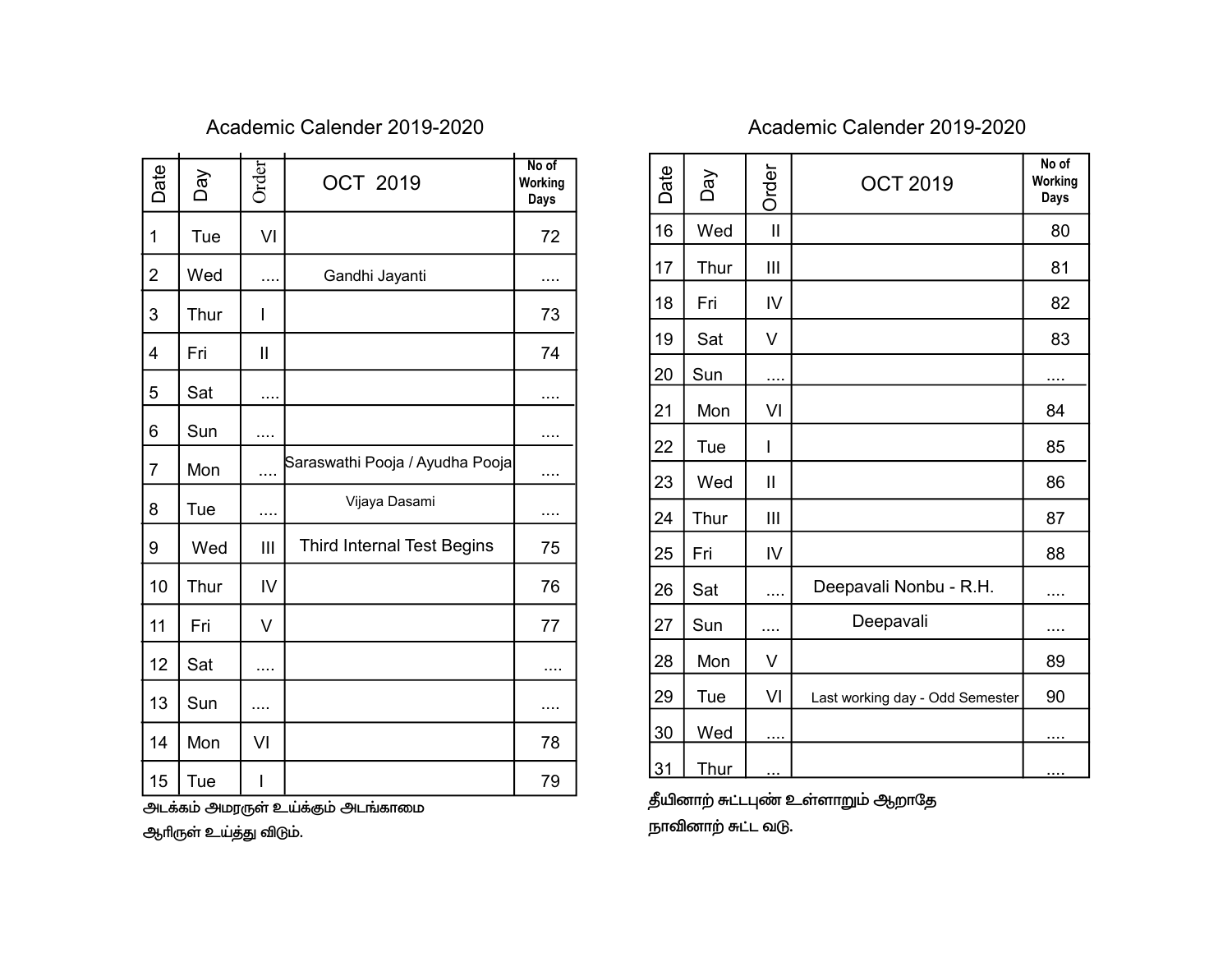| Date                    | VeQ                   | Order | <b>NOV 2019</b>                     | No of<br>Working<br>Days |
|-------------------------|-----------------------|-------|-------------------------------------|--------------------------|
| 1                       | Fri                   |       |                                     |                          |
| $\overline{2}$          | Sat                   | .     | Skandha Shasti/All Souls Day - R.H. | .                        |
| 3                       | Sun                   |       |                                     | .                        |
| $\overline{\mathbf{4}}$ | Mon                   |       | University Examination Commences    |                          |
| 5                       | Tue                   |       |                                     |                          |
| 6                       | Wed                   |       |                                     |                          |
| $\overline{7}$          | Thur                  |       |                                     |                          |
| 8                       | Fri                   |       |                                     |                          |
| 9                       | Sat                   |       |                                     |                          |
| 10                      | Sun                   |       | Meeladi Nabhi                       |                          |
| 11                      | Mon                   |       |                                     |                          |
| 12                      | Tue                   |       | Guru Nanak Jayanti - R.H            |                          |
| 13                      | Wed                   |       |                                     |                          |
| 14                      | Thu                   |       |                                     |                          |
| 15                      | Fri                   |       |                                     |                          |
|                         | கல்லார் அறிவிலா தார். |       | உலக்தோடு ஒட்ட ஒழுகல் பல கற்றும்     |                          |

| Date   | Day  | Order | <b>NOV 2019</b> | No of<br>Working<br><b>Days</b> |
|--------|------|-------|-----------------|---------------------------------|
| 16     | Sat  |       |                 | .                               |
| 17     | Sun  |       |                 | .                               |
| 18     | Mon  |       |                 |                                 |
| 19     | Tue  |       |                 |                                 |
| 20     | Wed  |       |                 |                                 |
| 21     | Thur |       |                 |                                 |
| 22     | Fri  |       |                 |                                 |
| 23     | Sat  | .     |                 | .                               |
| 24     | Sun  |       |                 | .                               |
| 25     | Mon  |       |                 |                                 |
| 26     | Tue  |       |                 |                                 |
| 27     | Wed  |       |                 |                                 |
| 28     | Thur |       |                 |                                 |
| 29     | Fri  |       |                 |                                 |
| $30\,$ | Sat  |       |                 |                                 |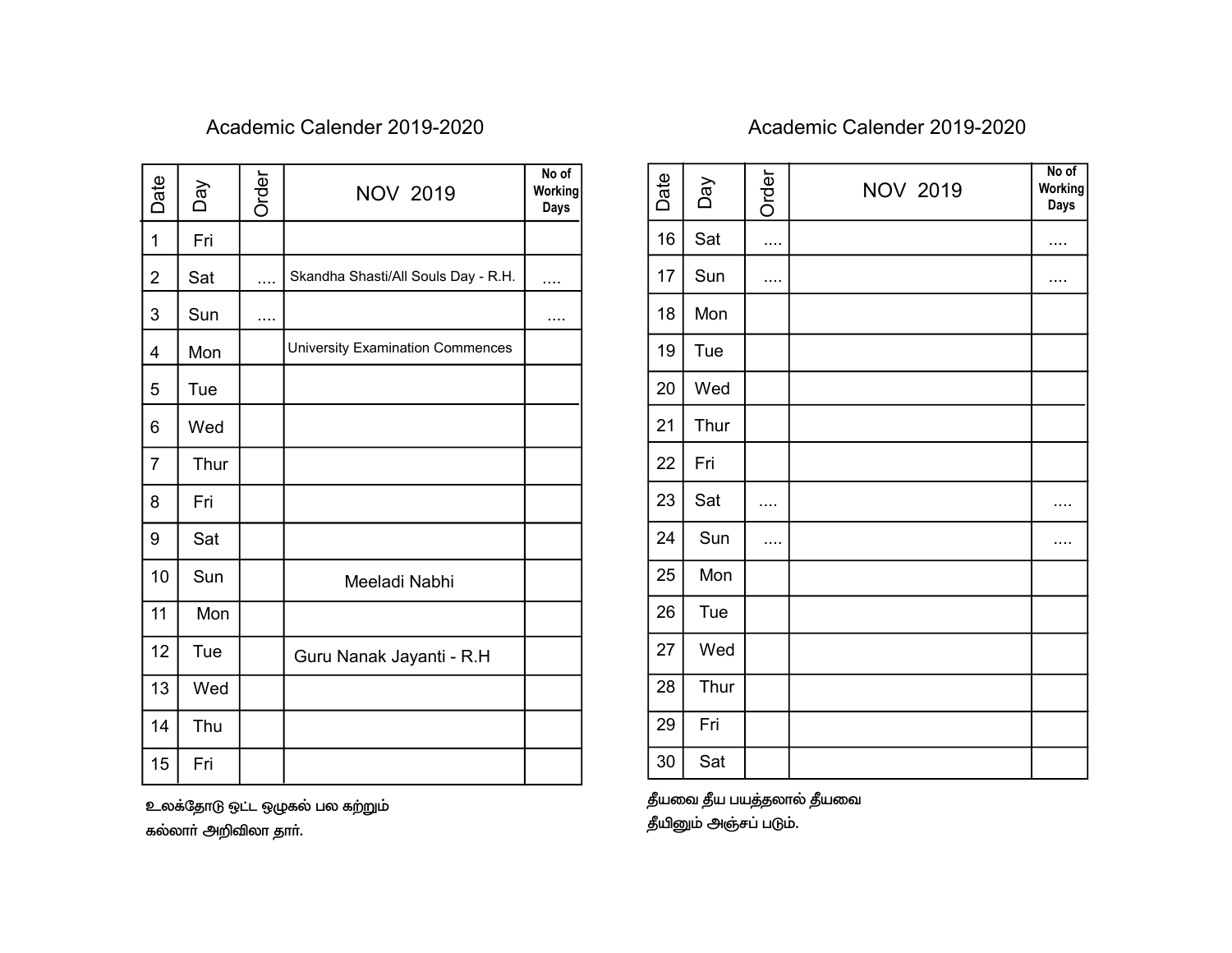| Date           | Day  | Order         | <b>DEC 2019</b>                           | No of<br>Working<br><b>Days</b> |
|----------------|------|---------------|-------------------------------------------|---------------------------------|
| 1              | Sun  |               |                                           |                                 |
| 2              | Mon  |               |                                           |                                 |
| 3              | Tue  |               |                                           |                                 |
| 4              | Wed  |               |                                           |                                 |
| 5              | Thur | I             | <b>College Reopens</b><br>(Even Semester) | 1                               |
| 6              | Fri  | $\mathbf{II}$ |                                           | $\overline{2}$                  |
| $\overline{7}$ | Sat  |               |                                           |                                 |
| 8              | Sun  |               |                                           | .                               |
| 9              | Mon  |               |                                           |                                 |
| 10             | Tue  | III           | Karthigai Deepam - R.H                    | 3                               |
| 11             | Wed  | IV            |                                           | 4                               |
| 12             | Thur | V             |                                           | 5                               |
| 13             | Fri  | VI            |                                           | 6                               |
| 14             | Sat  | .             |                                           |                                 |
| 15             | Sun  |               |                                           |                                 |

ஈதலிசை பட வாழ்தல் அதுவல்ல தூதிய மில்லை உயிா்க்கு

| Date | Day  | Order        | <b>DEC 2019</b>     | No of<br>Working<br><b>Days</b> |
|------|------|--------------|---------------------|---------------------------------|
| 16   | Mon  | I            |                     | $\overline{7}$                  |
| 17   | Tue  | $\mathbf{I}$ |                     | 8                               |
| 18   | Wed  | Ш            |                     | 9                               |
| 19   | Thur | IV           |                     | 10                              |
| 20   | Fri  | V            |                     | 11                              |
| 21   | Sat  |              |                     |                                 |
| 22   | Sun  | $\cdots$     |                     |                                 |
| 23   | Mon  | VI           |                     | 12                              |
| 24   | Tue  | I            | Chrismas Eve - R.H. | 13                              |
| 25   | Wed  |              | Christmas           |                                 |
| 26   | Thur | Ш            |                     | 14                              |
| 27   | Fri  | Ш            |                     | 15                              |
| 28   | Sat  |              |                     |                                 |
| 29   | Sun  | .            |                     | .                               |
| 30   | Mon  | IV           |                     | 16                              |
| 31   | Tue  | V            | New Year Eve - R.H. | 17                              |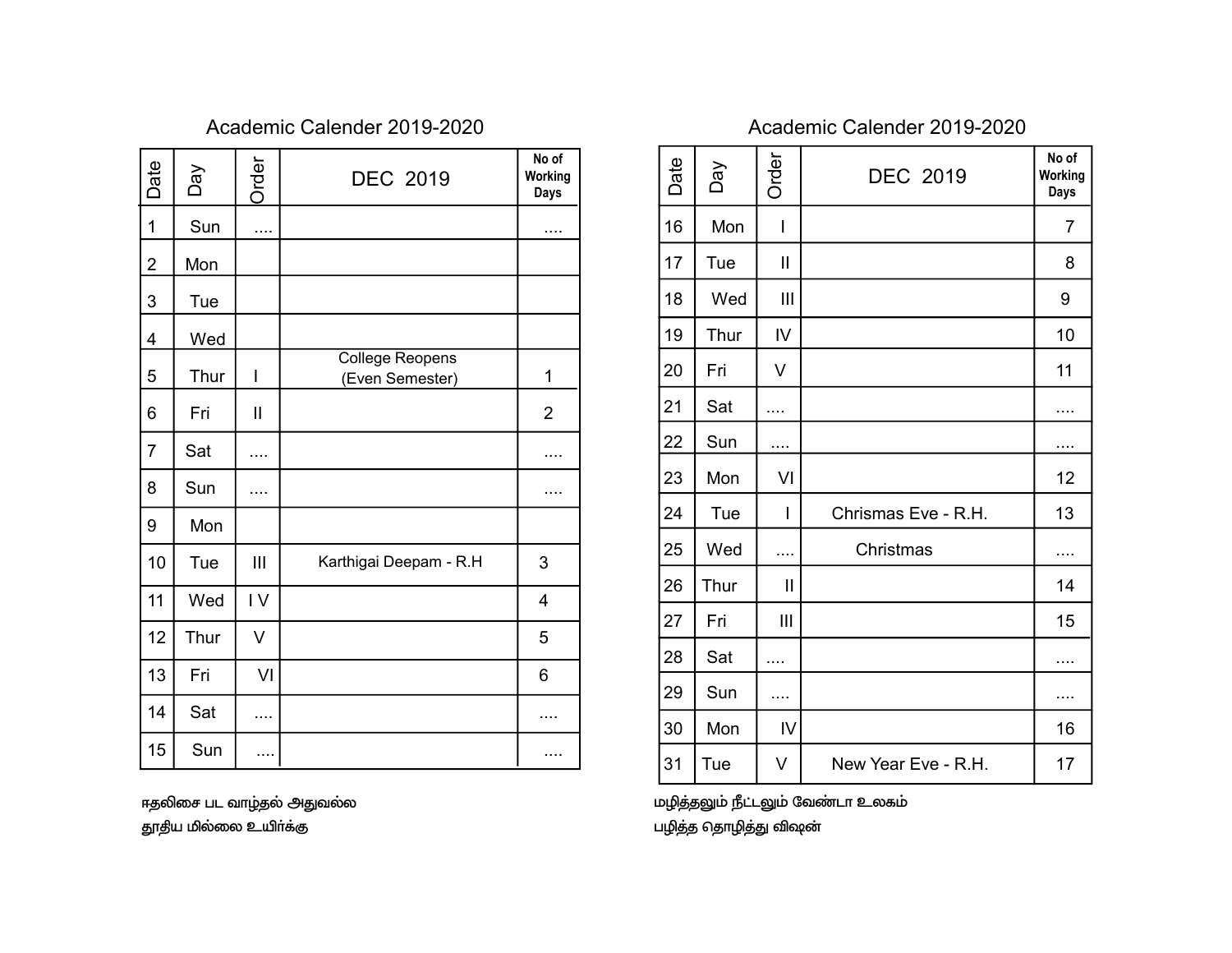| Date           | Day  | Order         | <b>JAN 2020</b>         | No of<br>Working<br>Days |
|----------------|------|---------------|-------------------------|--------------------------|
| 1              | Wed  |               | New Year Day            |                          |
| $\overline{2}$ | Thur | VI            |                         | 18                       |
| 3              | Fri  | I             |                         | 19                       |
| 4              | Sat  | .             |                         |                          |
| 5              | Sun  |               |                         |                          |
| 6              | Mon  | $\mathbf{II}$ | Vaikunda Ekadasi - R.H. | 20                       |
| $\overline{7}$ | Tue  | III           |                         | 21                       |
| 8              | Wed  | IV            |                         | 22                       |
| 9              | Thur | V             |                         | 23                       |
| 10             | Fri  | VI            |                         | 24                       |
| 11             | Sat  | I             |                         | 25                       |
| 12             | Sun  | .             |                         | .                        |
| 13             | Mon  | .             |                         | .                        |
| 14             | Tue  |               |                         | .                        |
| 15             | Wed  |               | Pongal /Uttaraayanam    |                          |

வாய்மை எனப்படுவ தியாதெனின் யாதொன்றும் தீமை யிலாத சொலல்.

| Date | Day  | Order        | <b>JAN 2020</b>                   | No of<br>Working<br><b>Days</b> |
|------|------|--------------|-----------------------------------|---------------------------------|
| 16   | Thur | .            | Thiruvalluvar Day                 | .                               |
| 17   | Fri  |              | <b>Uzhavar Thirunal</b>           |                                 |
| 18   | Sat  | .            |                                   | .                               |
| 19   | Sun  |              |                                   |                                 |
| 20   | Mon  | $\mathbf{I}$ | <b>First Internal Test Begins</b> | 26                              |
| 21   | Tue  | Ш            |                                   | 27                              |
| 22   | Wed  | IV           |                                   | 28                              |
| 23   | Thu  | V            |                                   | 29                              |
| 24   | Fri  | VI           | Thai Amavasai                     | 30                              |
| 25   | Sat  | I            |                                   | 31                              |
| 26   | Sun  | .            | Republic Day                      | .                               |
| 27   | Mon  | $\mathbf{I}$ |                                   | 32                              |
| 28   | Tue  | Ш            |                                   | 33                              |
| 29   | Wed  | IV           |                                   | 34                              |
| 30   | Thur | V            |                                   | 35                              |
| 31   | Fri  | VI           |                                   | 36                              |

தன்நெஞ் சறிவது பொய்யற்க பொய்த்தபின் தன்நெஞ்சே தன்னைச் சுடும்.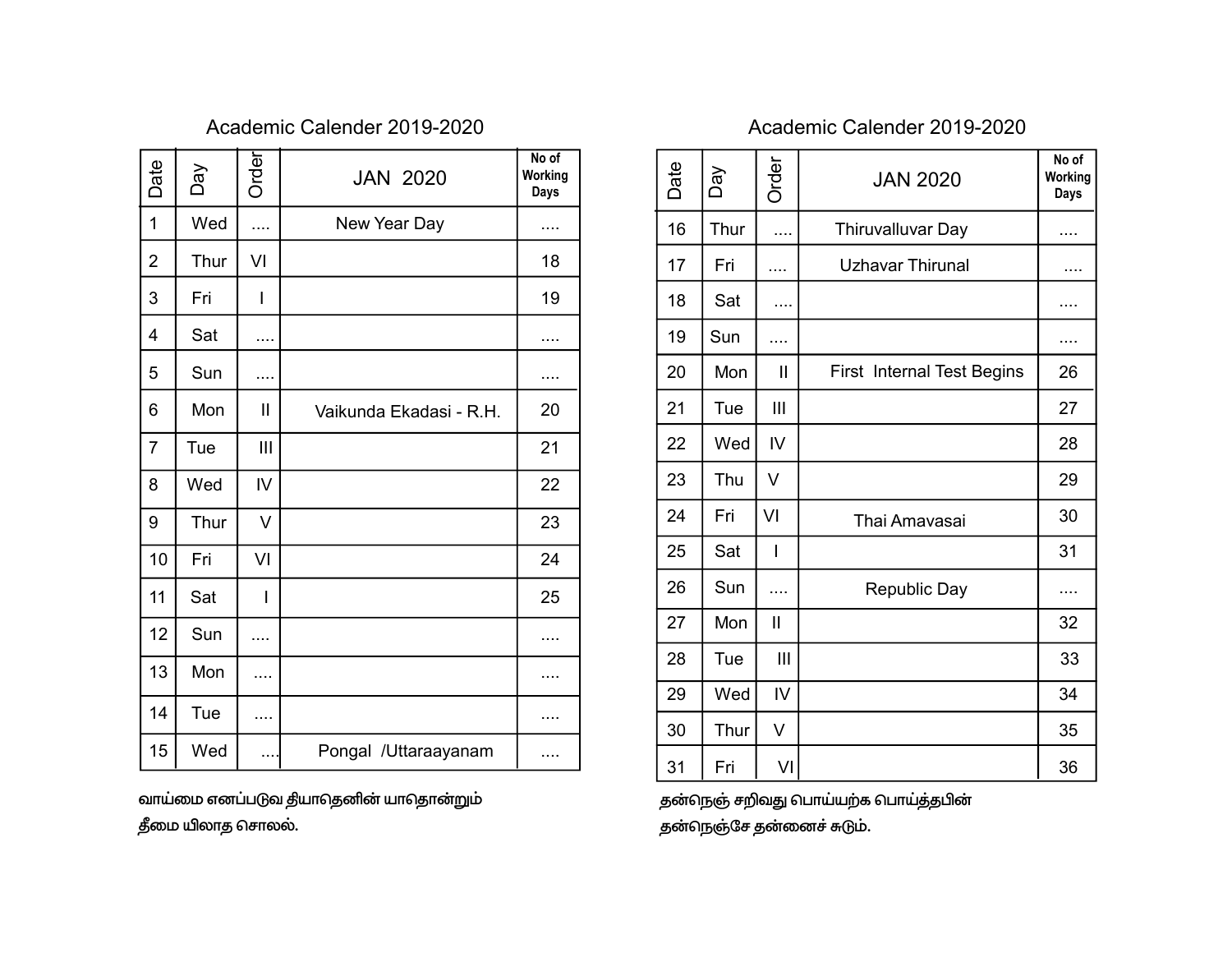| Date           | Day  | <b>Order</b>   | FEB 2020         | No of<br><b>Working</b><br><b>Days</b> |
|----------------|------|----------------|------------------|----------------------------------------|
| $\mathbf{1}$   | Sat  | .              | Ratha Sapthami   |                                        |
| $\overline{2}$ | Sun  |                |                  |                                        |
| 3              | Mon  | I              |                  | 37                                     |
| $\overline{4}$ | Tue  | $\mathbf{I}$   |                  | 38                                     |
| 5              | Wed  | Ш              |                  | 39                                     |
| 6              | Thur | IV             |                  | 40                                     |
| $\overline{7}$ | Fri  | V              |                  | 41                                     |
| 8              | Sat  | .              | Thaipoosam - R.H |                                        |
| 9              | Sun  | .              |                  | .                                      |
| 10             | Mon  | VI             |                  | 42                                     |
| 11             | Tue  | $\overline{1}$ |                  | 43                                     |
| 12             | Wed  | $\mathbf{I}$   |                  | 44                                     |
| 13             | Thur | III            |                  | 45                                     |
| 14             | Fri  | IV             |                  | 46                                     |
| 15             | Sat  | $\cdots$       |                  |                                        |

இன்னாசெய் தாரை ஒறுத்தல் அவா் நாண

நன்னயஞ் செய்து விடல்

| Date | Day  | Order        | <b>FEB 2020</b>             | No of<br>Working<br><b>Days</b> |
|------|------|--------------|-----------------------------|---------------------------------|
| 16   | Sun  |              |                             | .                               |
| 17   | Mon  | V            |                             | 47                              |
| 18   | Tue  | VI           | Masi Magam - R.H.           | 48                              |
| 19   | Wed  | I            |                             | 49                              |
| 20   | Thur | $\mathbf{I}$ |                             | 50                              |
| 21   | Fri  | III          | Maha Sivarathri - R.H.      | 51                              |
| 22   | Sat  |              |                             |                                 |
| 23   | Sun  | .            |                             | .                               |
| 24   | Mon  | IV           | Second Internal Test Begins | 52                              |
| 25   | Tue  | V            |                             | 53                              |
| 26   | Wed  | VI           |                             | 54                              |
| 27   | Thur | I            |                             | 55                              |
| 28   | Fri  | $\mathbf{I}$ |                             | 56                              |
| 29   | Sat  | Ш            |                             | 57                              |

பிறா்க்கின்னா முற்பகல் செய்யின் தமக்கின்னா பிற்பகல் தாமே வரும்.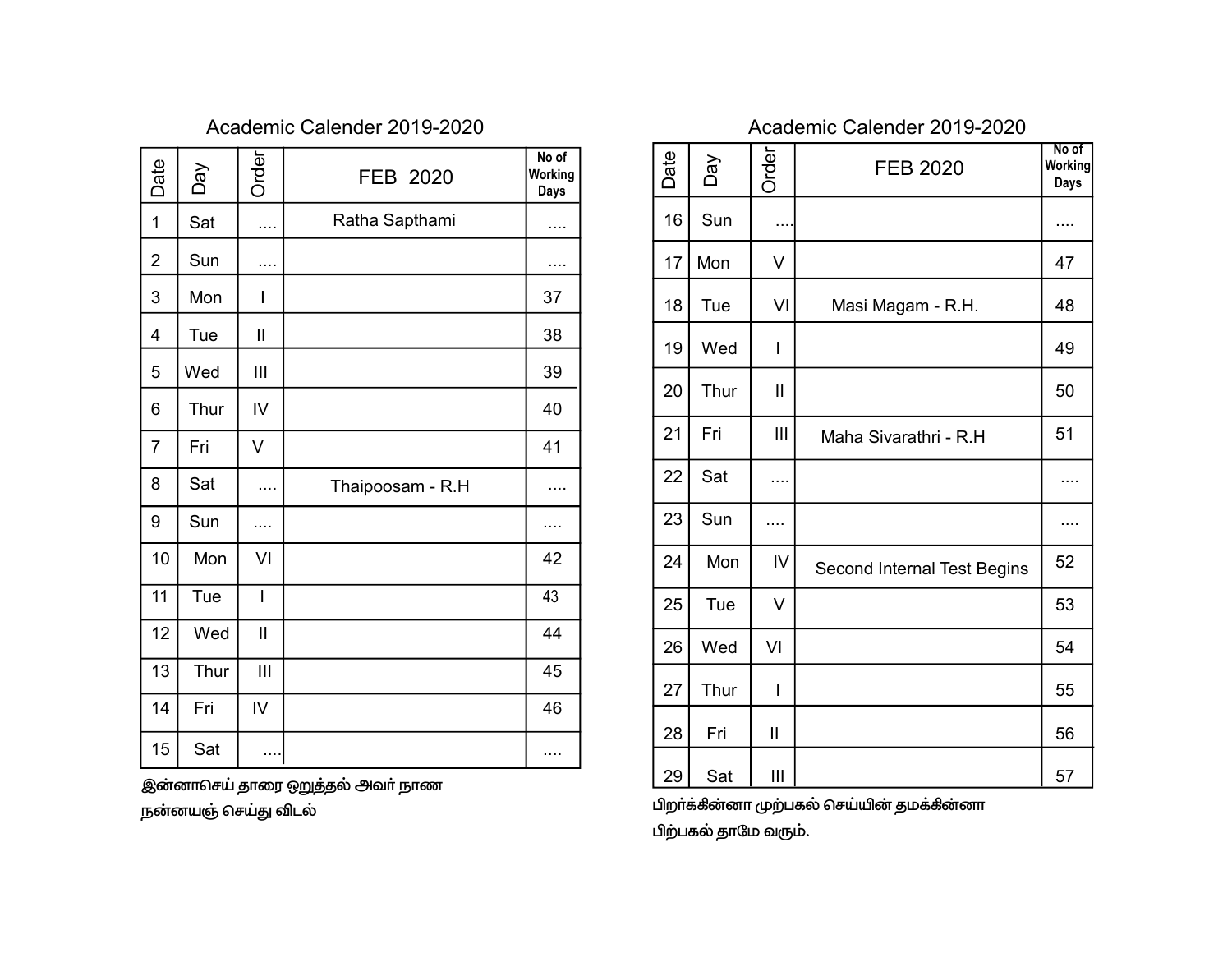| Date           | Day  | Order                    | <b>MAR 2020</b>          | No of<br>Working<br><b>Days</b> |
|----------------|------|--------------------------|--------------------------|---------------------------------|
| $\overline{1}$ | Sun  | .                        |                          | .                               |
| $\overline{2}$ | Mon  | $\mathsf{IV}$            |                          | 58                              |
| 3              | Tue  | .                        | Ayya Vaikundasamy Dhinam |                                 |
| 4              | Wed  | V                        |                          | 59                              |
| 5              | Thur | VI                       |                          | 60                              |
| 6              | Fri  | $\overline{\phantom{a}}$ |                          | 61                              |
| $\overline{7}$ | Sat  | .                        |                          | .                               |
| 8              | Sun  | .                        |                          | .                               |
| 9              | Mon  | $\mathbf{I}$             | Holi                     | 62                              |
| 10             | Tue  | III                      |                          | 63                              |
| 11             | Wed  | IV                       |                          | 64                              |
| 12             | Thur | V                        |                          | 65                              |
| 13             | Fri  | VI                       |                          | 66                              |
| 14             | Sat  | .                        |                          | .                               |
| 15             | Sun  |                          |                          |                                 |

தொட்டனைத் தூறு மணற்கேணி மாந்தா்க்குக் கற்றனைத் தூறும் அறிவு

| Date | Day  | Order        | <b>MAR 2020</b>                   | No of<br>Working<br>Days |
|------|------|--------------|-----------------------------------|--------------------------|
| 16   | Mon  | I            |                                   | 67                       |
| 17   | Tue  | $\mathsf{I}$ |                                   | 68                       |
| 18   | Wed  | Ш            |                                   | 69                       |
| 19   | Thur | IV           |                                   | 70                       |
| 20   | Fri  | V            |                                   | 71                       |
| 21   | Sat  | $\cdots$     |                                   | .                        |
| 22   | Sun  | $\cdots$     |                                   | .                        |
| 23   | Mon  | VI           |                                   | 72                       |
| 24   | Tue  | I            |                                   | 73                       |
| 25   | Wed  | .            | Telugu New Year's Day             | .                        |
| 26   | Thur | $\mathbf{I}$ |                                   | 74                       |
| 27   | Fri  | Ш            |                                   | 75                       |
| 28   | Sat  | .            |                                   | .                        |
| 29   | Sun  | .            |                                   | .                        |
| 30   | Mon  | IV           | <b>Third Internal Test Begins</b> | 76                       |
| 31   | Tue  | V            |                                   | 77                       |

செல்வத்துள் செல்வம் செவிச்செல்வம் அச்செல்வம் செல்வத்துள் எல்லாந் தலை.